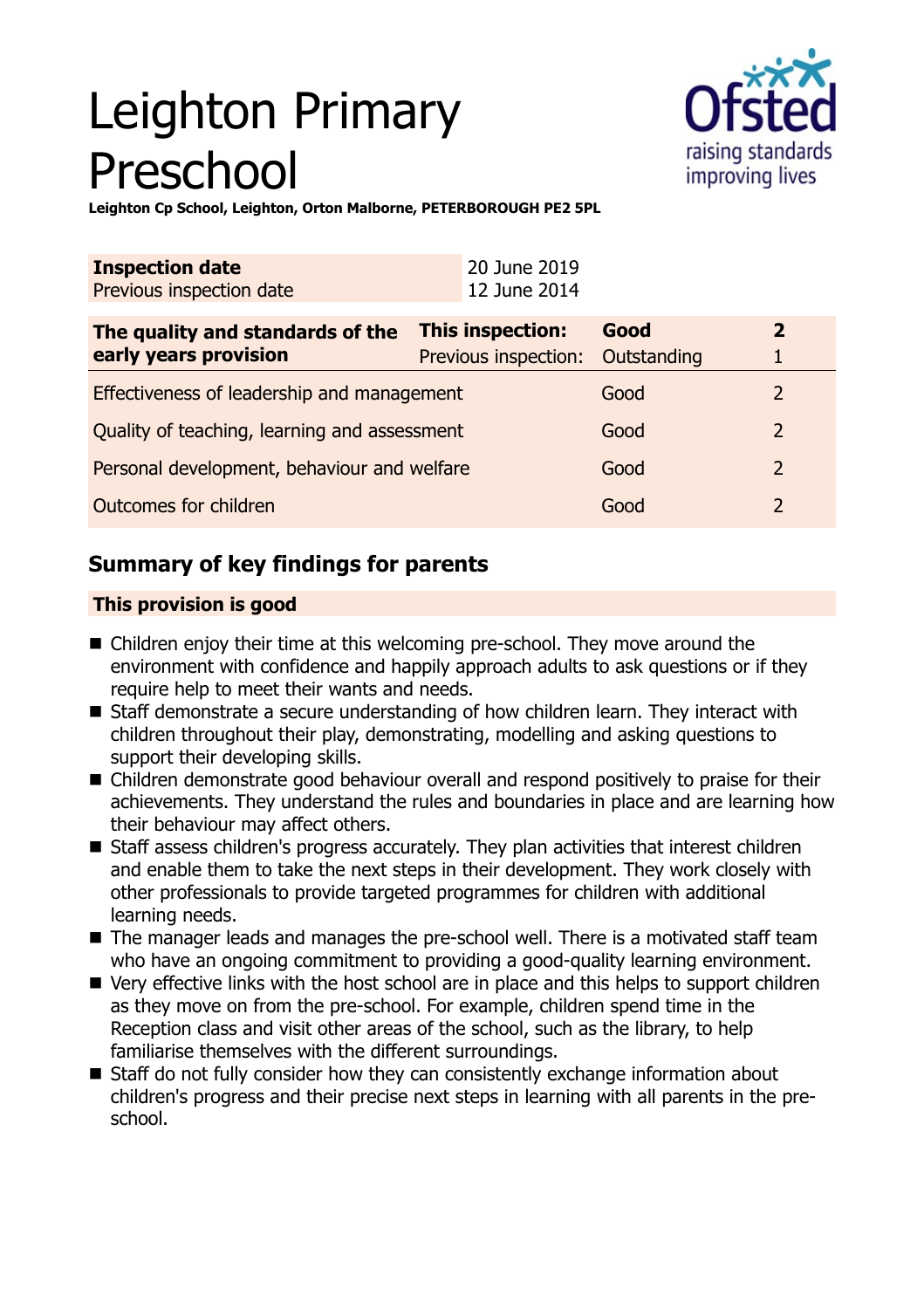## **What the setting needs to do to improve further**

## **To further improve the quality of the early years provision the provider should:**

 $\blacksquare$  enhance communication with all parents that focuses more closely on sharing information about children's precise progress and current learning needs.

### **Inspection activities**

- $\blacksquare$  The inspector observed the quality of teaching during activities indoors and outdoors, and assessed the impact this has on children's learning.
- $\blacksquare$  The inspector spoke with staff and children during the inspection.
- The inspector completed a joint observation with the pre-school manager.
- The inspector held a meeting with the pre-school manager. She looked at relevant documentation and evidence of the suitability of staff working in the pre-school.
- $\blacksquare$  The inspector spoke to a small number of parents during the inspection and took account of their views.

**Inspector** Carly Mooney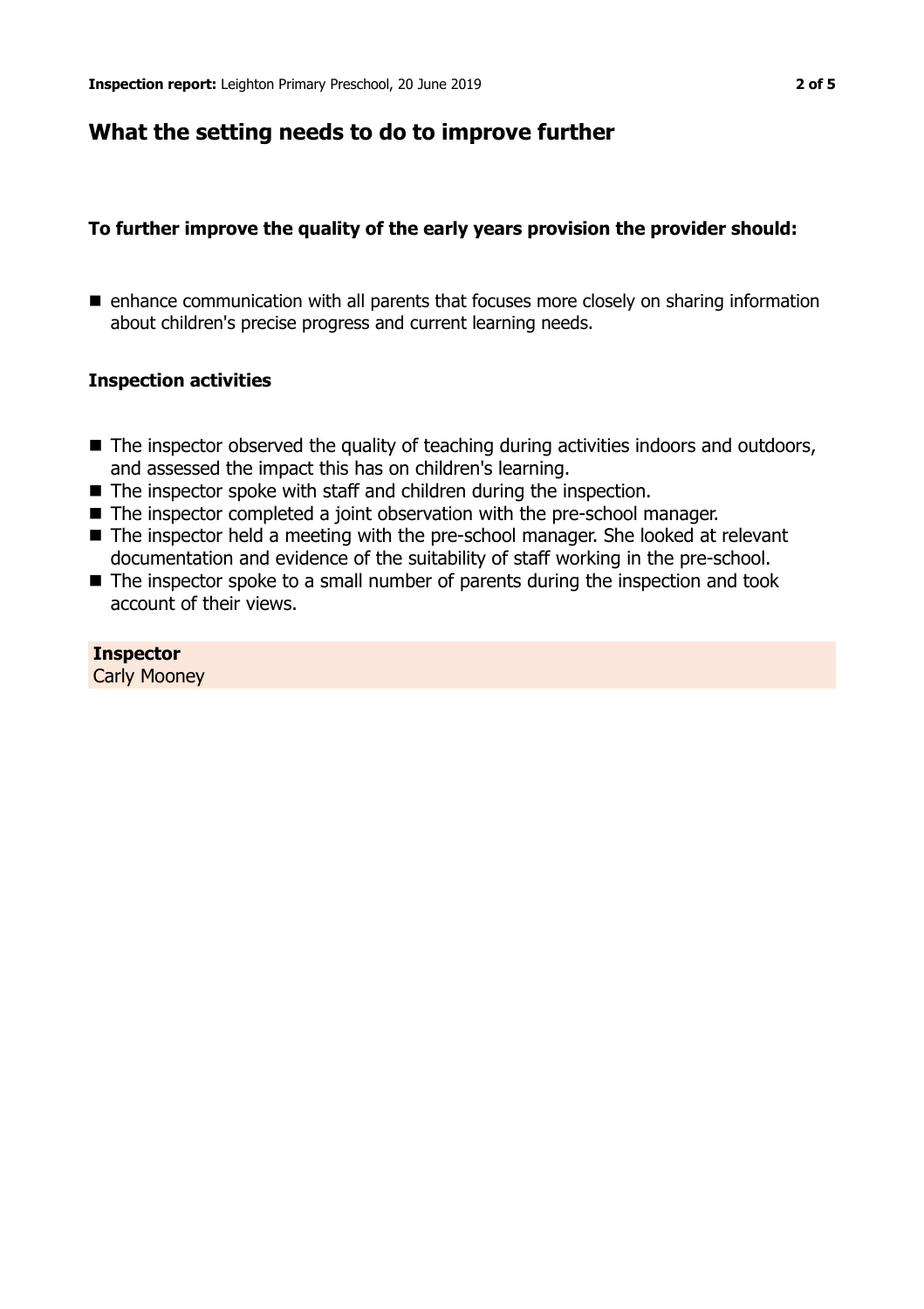## **Inspection findings**

## **Effectiveness of leadership and management is good**

The arrangements for safeguarding are effective. Staff understand their responsibilities to protect children in their care. They are clear about who they would report their concerns to and have forged close links with the safeguarding team within the school. Recruitment is robust to ensure that only suitable people work with the children. Staff relish the interesting professional development opportunities that help them to improve their skills and knowledge. The small staff team meet regularly to discuss children's progress and review the setting. The manager checks the progress of groups of children and identifies any gaps in learning promptly. She uses additional funding well to provide extra lunch sessions and activities that parents can do with their children at home. Parents speak highly of the pre-school.

## **Quality of teaching, learning and assessment is good**

Children benefit from a good level of support demonstrated by all staff. They consistently talk to children during activities to support their communication. This helps children who speak English as an additional language to quickly catch up with their peers. Children use their imagination and thought processes well. For example, they make keys and moving scissors out of construction materials. During role play, children travel on an imaginary bus to the 'fruit shop' and are encouraged to think about the fruit they will buy when they get there. Children like to explore musical instruments. They enjoy singing familiar songs as they make sounds. Children concentrate and listen well during activities so they hear and understand the rules of a game. They enjoy listening to stories and enthusiastically use props to bring the stories to life.

### **Personal development, behaviour and welfare are good**

Children are emotionally prepared for starting school. They make trusting friendships and learn how to show respect for others. During activities, they learn the importance of taking turns and sharing resources. Children effectively manage their own self-care needs. Children learn a range of independence skills. For example, they access tissues to clean their nose and peel their own fruit for snack. They learn to be responsible as they place their waste into the bin. Children learn the importance of following healthy routines, such as washing their hands at appropriate times. They understand why they need to wear a hat when playing outside in the sun. Outdoor play areas are used positively to support learning and children have daily opportunities to be physically active.

### **Outcomes for children are good**

All children, including those for whom the setting receive additional funding, make good progress from their starting points. Children are confident and independent learners who are learning key skills for starting school. Older children recognise their names as they self-register. They freely access books and other resources, such as chalks, to help to stimulate their early reading and writing skills. Children learn how to say numbers in order as they count groups of objects.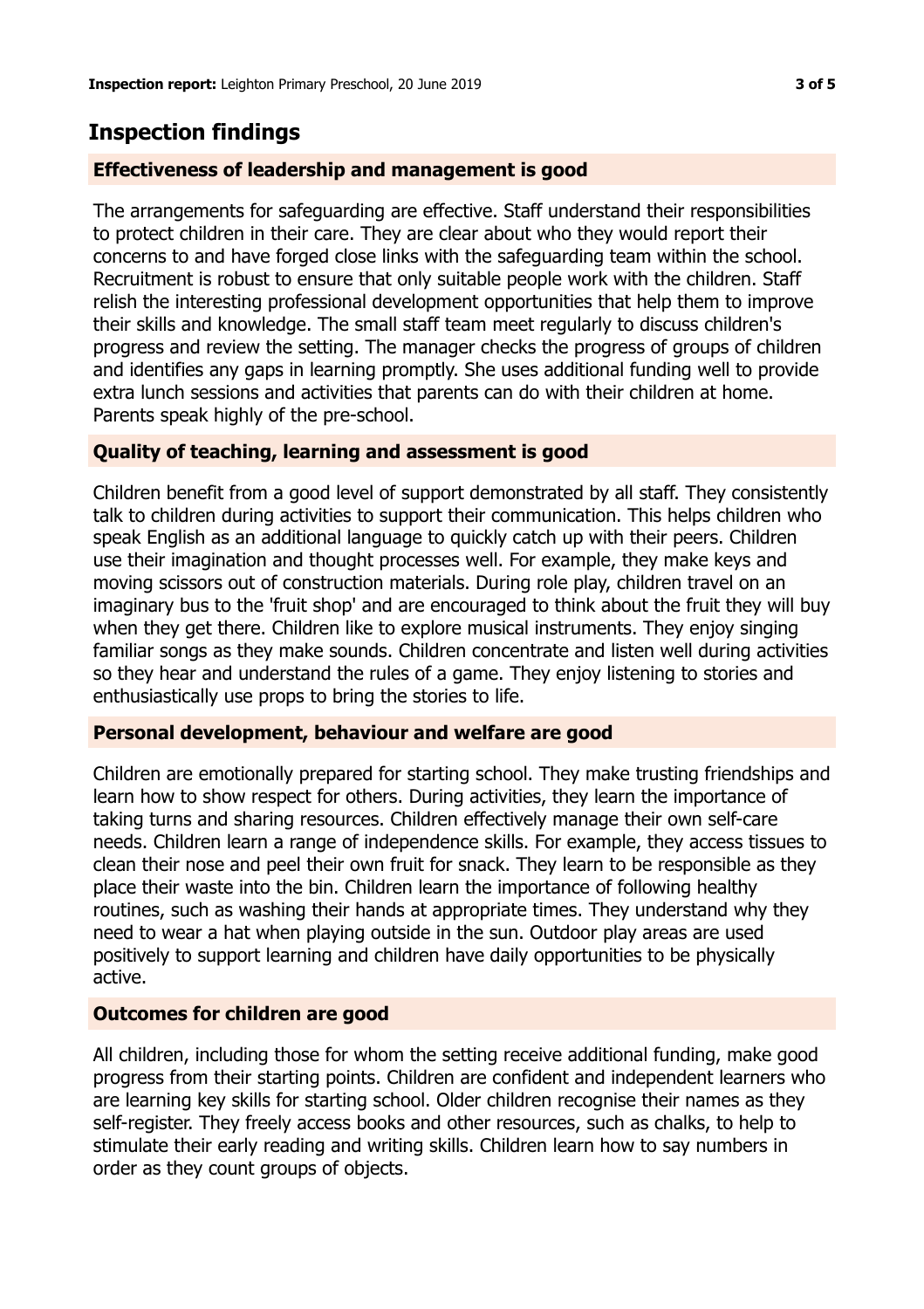## **Setting details**

| Unique reference number                             | EY401493                                               |
|-----------------------------------------------------|--------------------------------------------------------|
| <b>Local authority</b>                              | Peterborough                                           |
| <b>Inspection number</b>                            | 10113332                                               |
| <b>Type of provision</b>                            | Childcare on non-domestic premises                     |
| <b>Registers</b>                                    | Early Years Register, Compulsory Childcare<br>Register |
| Day care type                                       | Full day care                                          |
| Age range of children                               | $2 - 4$                                                |
| <b>Total number of places</b>                       | 26                                                     |
| Number of children on roll                          | 30                                                     |
| Name of registered person                           | Leighton Primary School Governing Body                 |
| <b>Registered person unique</b><br>reference number | RP903600                                               |
| Date of previous inspection                         | 12 June 2014                                           |
| <b>Telephone number</b>                             | 01733232949                                            |

Leighton Primary Preschool registered in 2009. The pre-school employs four members of childcare staff, who all hold appropriate early years qualifications at level 3 and 4. The pre-school opens from Monday to Friday during term time only. Sessions are from 8.55am until 2.55pm. The nursery provides funded early education for two-, three- and four-yearold children.

This inspection was carried out by Ofsted under sections 49 and 50 of the Childcare Act 2006 on the quality and standards of provision that is registered on the Early Years Register. The registered person must ensure that this provision complies with the statutory framework for children's learning, development and care, known as the early years foundation stage.

Any complaints about the inspection or the report should be made following the procedures set out in the guidance Complaints procedure: raising concerns and making complaints about Ofsted, which is available from Ofsted's website: www.ofsted.gov.uk. If you would like Ofsted to send you a copy of the guidance, please telephone 0300 123 4234, or email [enquiries@ofsted.gov.uk.](mailto:enquiries@ofsted.gov.uk)